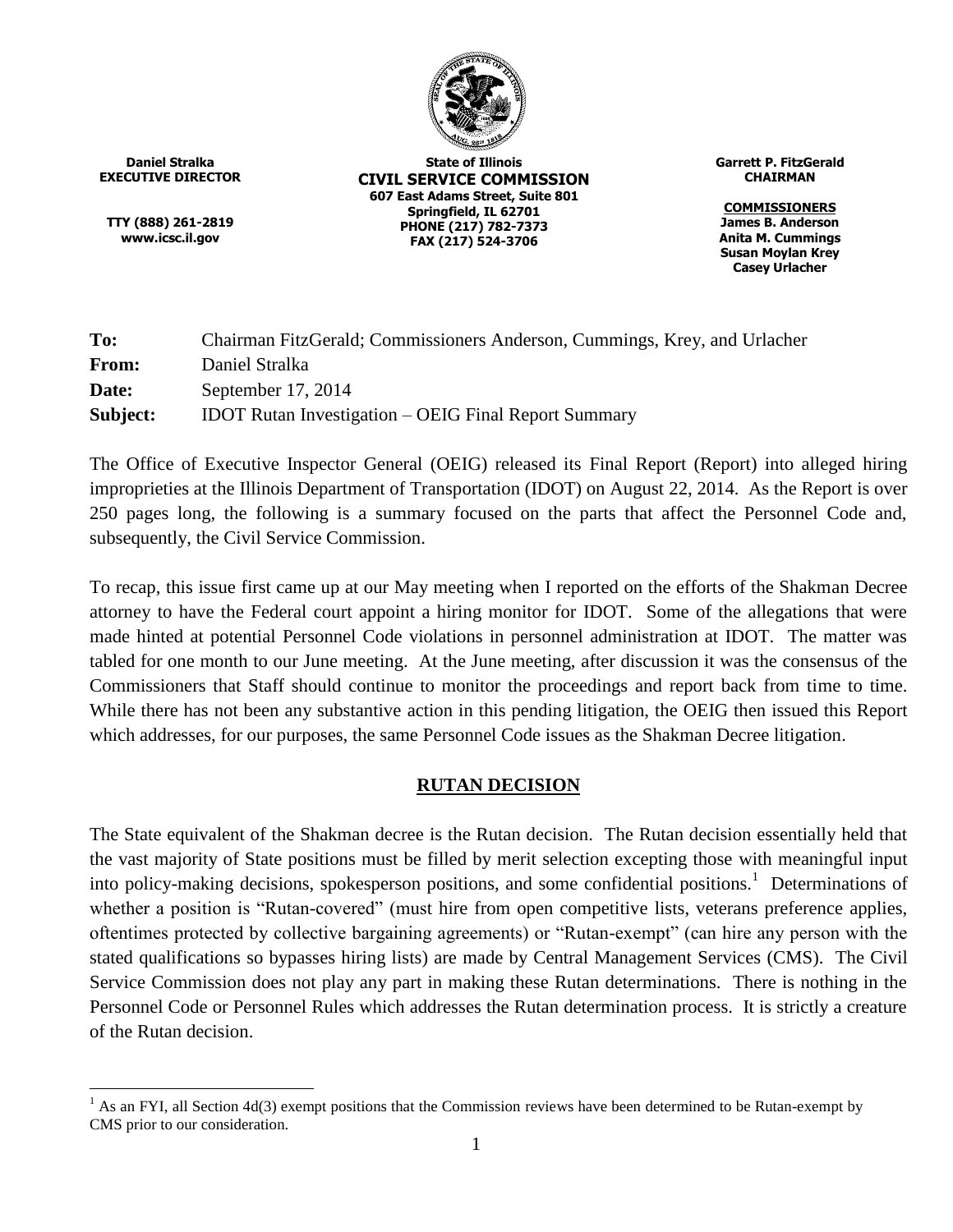#### **OEIG FINAL REPORT**

The IDOT is made up of both Personnel Code covered employees and employees fully exempt from the Personnel Code. (There is more on this below.) Rutan exemption determinations made by CMS included all the non-Personnel Code employees at IDOT as well as Coded covered employees. The non-Personnel Code covered group included the Staff Assistant positions at issue in the Report. The Report essentially found that for years IDOT had violated "Rutan hiring rules" in the way it administered agency-created Staff Assistant positions. While the position description forms for these Staff Assistants may have justified their "Rutan exempt" classification, the majority of the employees hired into these positions performed significantly lesssignificant duties. These actual duties would be insufficient to support a "Rutan exempt" determination. In addition, often these individuals were then able to ensconce themselves into positions that were legitimately Rutan-covered – with attendant employment protections – while having bypassed the merit-based hiring process. In essence, this scheme also served as a back-door manner to use the Rutan-exempt position to hire an employee – who should have then remained "at will" due to the policy nature of the position they were being hired into – but then routing them into non-policy positions (ahead of unidentified others who never received an opportunity to compete for these positions) so they now received the protections that were reserved for merit-based appointments.

The Report does make reference to the Personnel Code, notably Section 4c(12) that fully exempts "the technical and engineering staffs of the Department of Transportation." The Report notes how IDOT has created "technical positions" and classified most of these as "Technical Managers," a formal title at IDOT. All these "Technical Manager" titles are considered to be part of the "technical staff" of IDOT and are therefore fully exempt from the Personnel Code. Positions that are fully exempt from the Personnel Code do not fall within our jurisdiction. The Report points out that the Personnel Code does not provide any further definition of "technical." The Report also notes that even though IDOT at some point in time determined that these Staff Assistant positions were "technical," no one at IDOT was able to identify any policy, rule, procedure or anything else that further defined the term. It concluded that IDOT misused the "Staff Assistant" positions by deeming them "technical" without any apparent justification.

There is also reference to a 2005 IDOT internal audit that came up with the following recommendation:

Illinois Department of Transportation and CMS work in conjunction to review all positions classified as technical or engineering in the Technical Manager and Management Technician job classifications to ensure that the positions are sufficiently technical to be classified as non-code. Positions that are not considered exempt should be reclassified as coded employees and remedial corrective action should be taken to ensure compliance with the Personnel Code.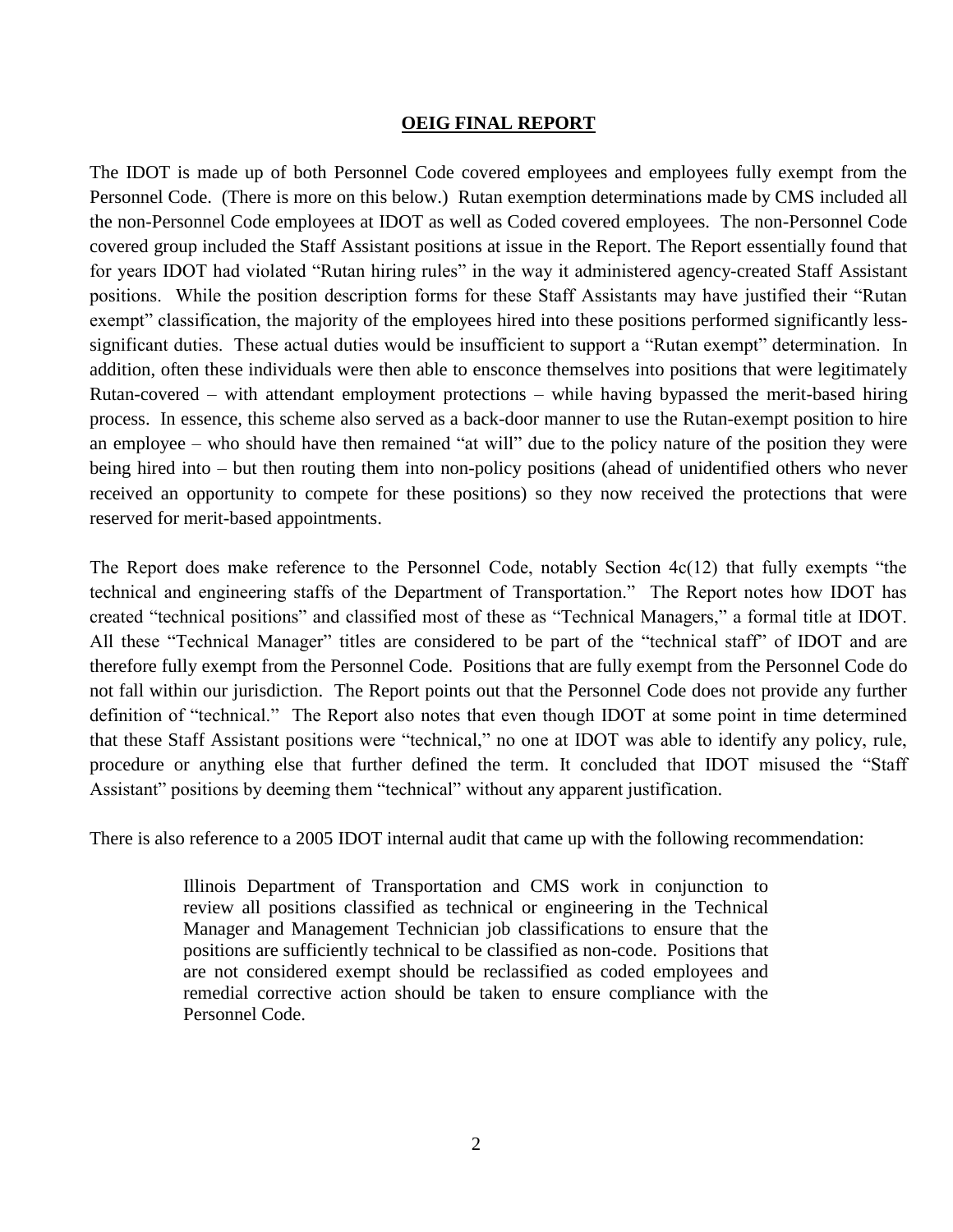IDOT agreed to this recommendation. However, from anecdotal testimony provided by the IDOT Chief of Personnel Management, it does not appear that IDOT ever implemented the recommendation. The Report reached the conclusion that IDOT failed to work with CMS as it agreed to do in the internal audit report.

The Report makes reference to interviewing a long-term IDOT personnel manager who retired in 2004, but continued to work for the agency on several 75-day contracts. On this issue, he indicated as follows:

> Employee 97 was asked whether any entity ever evaluated the Technical Manager series to determine whether the positions were actually technical in nature, such that they are appropriately exempted from the Personnel Code. In response, he said he had concerns that these positions were not technical, but that to his knowledge no other entity evaluated the Technical Manager series. According to Employee 97, on a couple occasions, he believed that the technical nature of the Technical Manager series was challenged. Employee 97 said that he responded to questions from CMS, the Civil Service Commission, or somewhere else, but for whatever reason, the challenges never got to the point of having to defend the classification to the Civil Service Commission. Employee 97 said that most of the Technical Manager positions are not defensible to a challenge that they are not technical in nature, and that most of the duties are being performed at other agencies by employees in positions covered by the Personnel Code.

This anecdotal account indicates that there was some activity or at least agency concern in the past about the practice of classifying so many of IDOT's positions as "technical" thereby avoiding both CMS and Civil Service Commission oversight.

# **PERSONNEL CODE**

It is the agency's determinations to classify all these Staff Assistant positions as "technical" and thereby exempt from the Personnel Code that is the concern for the Civil Service Commission. The State's system of personnel management starts with the premise that ALL State positions are under the Personnel Code and, subsequently, under our jurisdiction. Section 4 states:

> All offices and positions of employment in the service of the State of Illinois shall be subject to the provisions of this Act unless exempted in this or any other Act.

Section 4c provides for all general exemptions from the Personnel Code, meaning positions that are exempt from all three jurisdictions (A: Classification and Compensation; B: Merit and Fitness; and C: Conditions of Employment). There are presently 30 subsections identifying exempt employees. Some are obvious (elected officials, members of the judiciary); some not so obvious (Illinois Power Agency employees). As indicated previously, subsection 12 provides a general exemption as follows: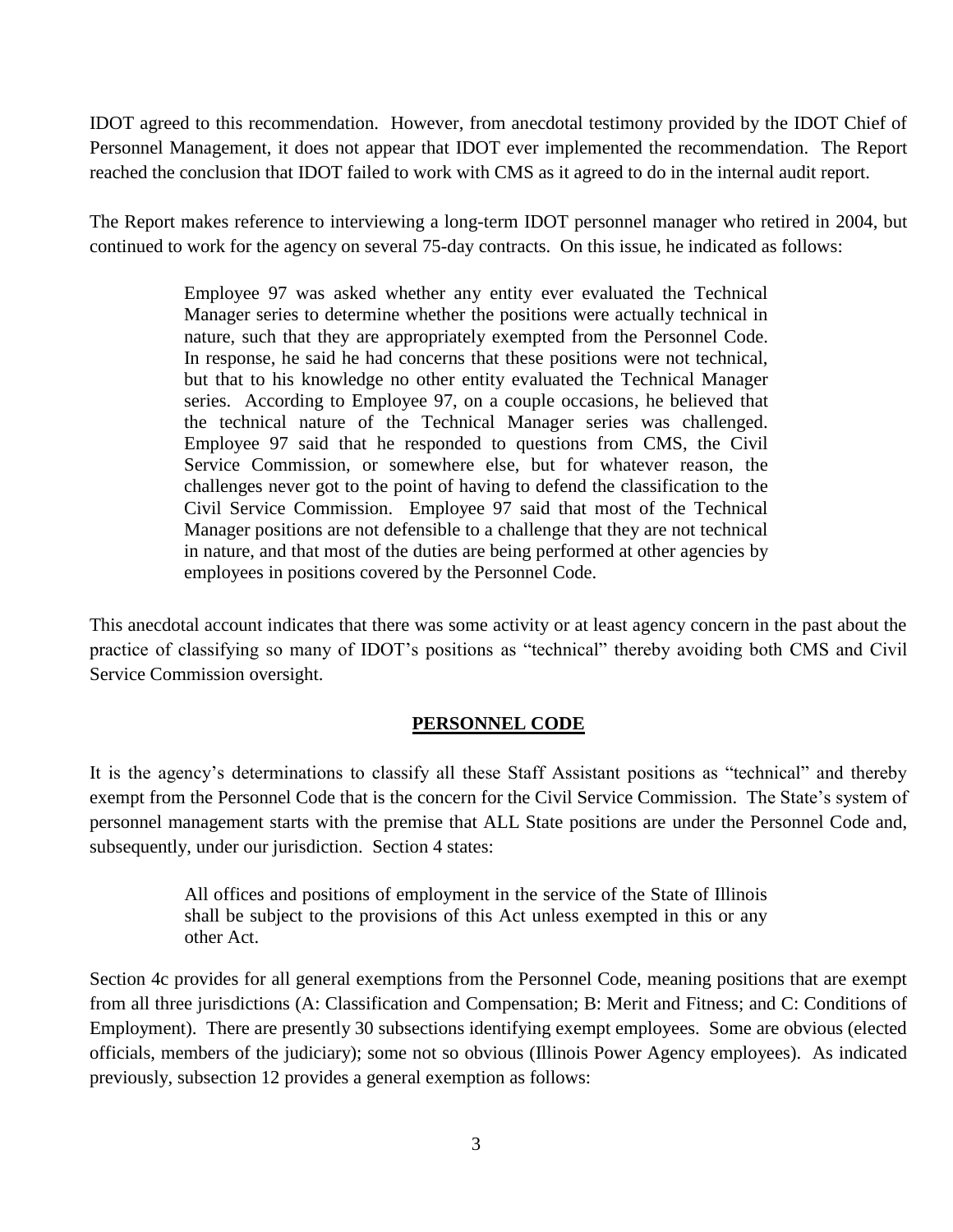**The technical and engineering staffs of the Department of Transportation**, the Department of Nuclear Safety, the Pollution Control Board, and the Illinois Commerce Commission, and the technical and engineering staff providing architectural services and engineering services in the Department of Central Management Services.

It is by virtue of this subsection that IDOT employees classified as "technical" (such as these Staff Assistants) were exempted from the Personnel Code and, subsequently, our jurisdiction.

### **COMMISSION INTEREST**

Section 10 of the Personnel Code sets forth the duties and powers of the Commission. Subsection 9 states as follows:

> If any violation of this Act is found, the Commission shall direct compliance in writing.

It is by virtue of this subsection that the Commission investigates and determines allegations of any Personnel Code and/or Personnel Rule violations. While the Commission received four such appeals in FY2014, none were related to the improper classification of employees at IDOT as technical and exempt from the Personnel Code as opposed to non-technical and covered by the Personnel Code. In fact, there have been no such complaints or appeals filed with the Commission in at least the past 14 years.

It must be noted that the primary focus of the Report is not whether the Staff Assistant positions were properly determined to be part of the "technical staff" of IDOT and in compliance with the Personnel Code. Rather, the Report focuses on the finding that the vast majority of these positions were determined to be "Rutan exempt" despite evidence to the contrary. The Report follows the consequences of those inaccurate determinations as well. However, it is this initial determination by unknown IDOT employees to categorize these Staff Assistants as "technical staff" and thereby fully exempt from the Personnel Code that looms as a likely Personnel Code violation. It is clear from the Report that many of the Staff Assistants performed duties that were unmistakably non-technical in nature. What the report did not provide was a thorough explanation of the methodology used by IDOT in making the "technical staff" determination, if there even was any. The impact of these determinations goes well beyond the Staff Assistant title since IDOT has 2235 Personnel Coded employees out of a total employee population of approximately 5400 (from the FY2015 budget book). The simple math places the "technical and engineering staffs" of IDOT at around 3200 employees. That number appears excessive. It is the initial determination that IDOT has been making to classify non-technical positions as technical positions, and by these numbers alone has probably been doing for decades and not just limited to Staff Assistants, that would constitute a potential ongoing violation of the Personnel Code.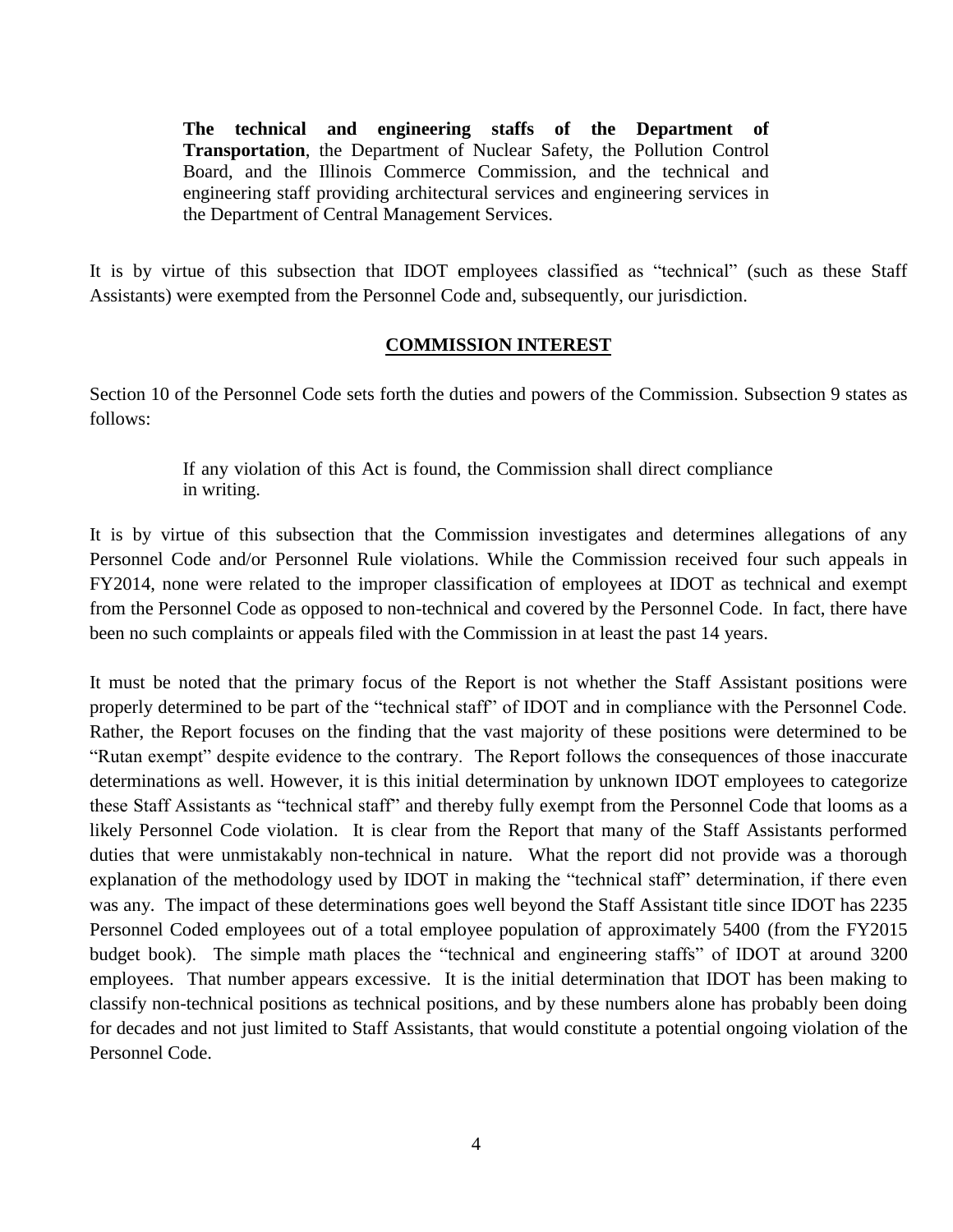### **MOVING FORWARD**

The Governor's Office responded to the Report with a number of proposed actions to be taken in response to the recommendations made by the OEIG. The vast majority of these address Rutan decision issues. There are, however, two directives that the Governor's Office made to IDOT that should be of interest to the Commission:

- 1. Reforming the Department's Technical Code The Department shall, in consultation with and with the approval of CMS's Bureau of Personnel: (i) create a narrowly tailored definition of "technical," for the purposes of classifying positions that are exempt from the Personnel Code under Section 4(c)(12) and thus fall under the Department's Technical Code, (ii) create and implement personnel policies and procedures for the Department's Technical Code, including, but not limited to, a meritbased classification and salary administration plan, (iii) work with an outside consultant to review all current Technical Code positions against that "technical" definition to determine whether they are appropriately classified, and (iv) if they are not appropriately classified, take the necessary steps to move those positions to fall under the State's Personnel Code.
- 2. Creating a Technical Code Merit Board In addition to the above and to the independent Office of the Executive Inspector General's *Rutan* jurisdiction and investigatory powers, signed into law by the Governor in 2009 and detailed below, the Administration will seek to create a separate and independent statutory Technical Code Merit Board, to oversee and ensure the integrity of the Technical Code process.

Both of the above initiatives appear designed to address the issue of IDOT positions being classified as "technical" without any legitimate analysis occurring, the issue brought up in its 2005 internal audit. Any steps that are taken to tighten up this process would certainly be welcome. As to the specific proposals:

- A. "(i) create a narrowly tailored definition of 'technical,' for the purposes of classifying positions that are exempt from the Personnel Code under Section  $4(c)(12)$  and thus fall under the Department's Technical Code." It is unclear how this expanded definition of technical would be implemented. Would it occur by amendment to the Personnel Code? By a new Personnel Rule? In some other fashion? This may be important for the Commission to retain jurisdiction over rule violations brought by aggrieved employees who do not agree with the administration's determinations. In any event, a "narrowly tailored definition" of "technical" would be beneficial for all involved.
- B. "(iii) work with an outside consultant to review all current Technical Code positions against that "technical" definition to determine whether they are appropriately classified, and (iv) if they are not appropriately classified, take the necessary steps to move those positions to fall under the State's Personnel Code." A review of all "technical" positions at IDOT to ensure they have been properly classified as such can only benefit all involved. However, there may be aggrieved employees who disagree with these reviews. Those employees, under the Personnel Code as presently structured,